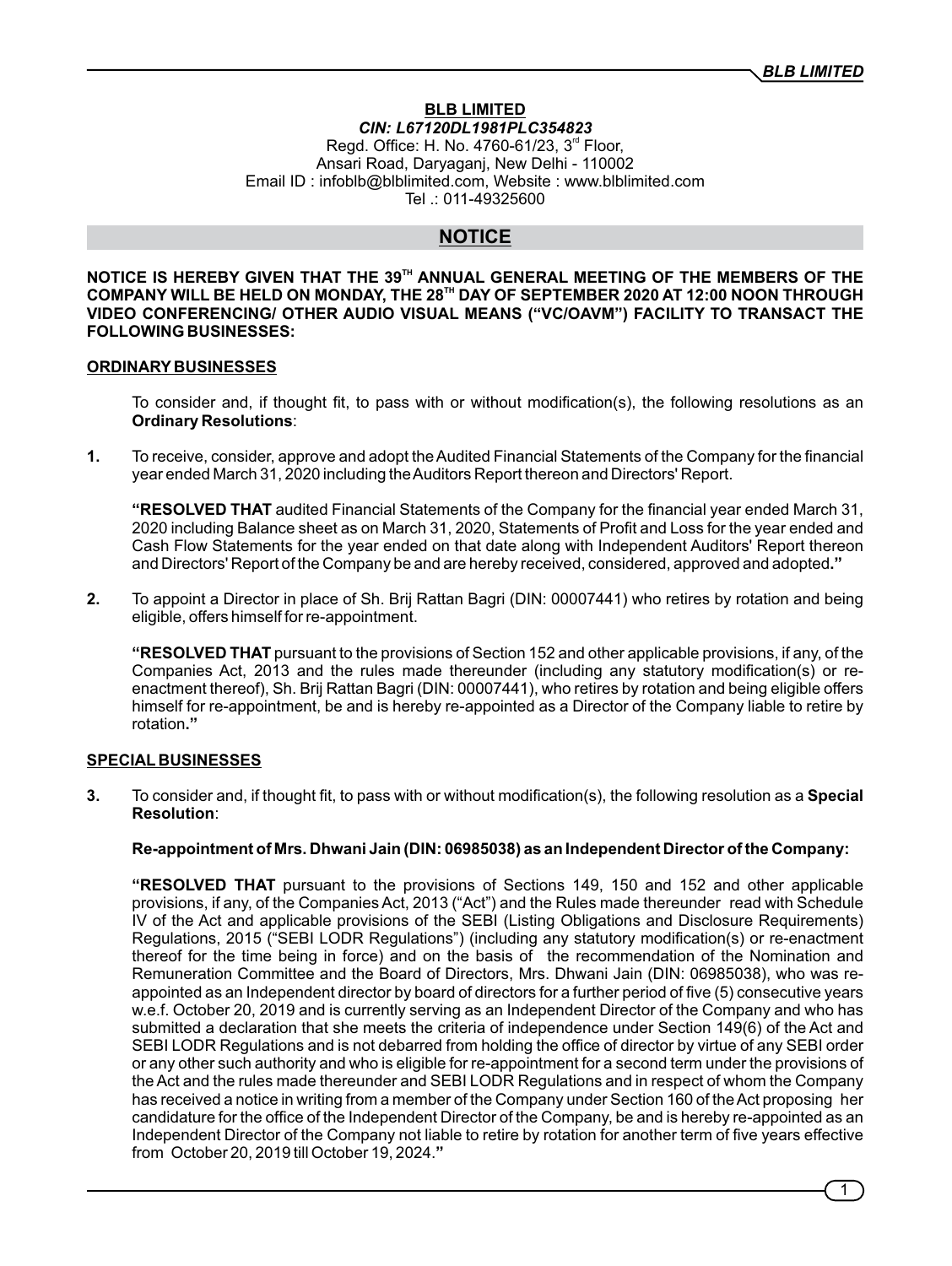**4.** To consider and, if thought fit, to pass with or without modification(s), the following resolution as an **Ordinary Resolution**:

## **Appointment of Sh. Deepak Sethi (DIN: 01140741) as an Independent Director of the Company:**

"**RESOLVED THAT** pursuant to the provisions of Sections 149, 150, 152 and other applicable provisions, if any, of the Companies Act, 2013 ("Act") and the Rules made thereunder, read with Schedule IV of the Act and applicable provisions of the SEBI (Listing Obligations and Disclosure Requirements) Regulations, 2015 ("SEBI LODR Regulations") (including any statutory modification(s) or re-enactment thereof for the time being in force) and on the basis of the recommendation of the Nomination and Remuneration Committee and the Board of Directors and in respect of whom the Company has received a notice in writing from a member of the Company under Section 160 of the Act proposing his candidature for the office of the Independent Director of the Company and who has submitted a declaration that he meets the criteria of independence under Section 149(6) of the Act and SEBI LODR Regulations and is not debarred from holding the office of director by virtue of any SEBI order or any other such authority and who is eligible for appointment, Sh. Deepak Sethi (DIN: 01140741) be and is hereby appointed as an Independent Director of the Company not liable to retire by rotation, to hold office for a term of five years from September 28, 2020 till September 27, 2025.

**RESOLVED FURTHER THAT** the Board of Directors be and is hereby authorized to finalize and issue the letter of appointment to the concerned director and to do all such acts, deeds and things as may be necessary, expedient and desirable for the purpose of giving effect to this resolution.**"**

**5.** To consider and, if thought fit, to pass with or without modification(s), the following resolution as an **Ordinary Resolution**:

## **Appointment of Sh. Gaurav Gupta (DIN: 00531708) as an Independent Director of the Company:**

**"RESOLVED THAT** pursuant to the provisions of Sections 149, 150, 152 and other applicable provisions, if any, of the Companies Act, 2013 ("Act") and the Rules made thereunder, read with Schedule IV of the Act and applicable provisions of the SEBI (Listing Obligations and Disclosure Requirements) Regulations, 2015 ("SEBI LODR Regulations") (including any statutory modification(s) or re-enactment thereof for the time being in force) and on the basis of the recommendation of the Nomination and Remuneration Committee and the Board of Directors and in respect of whom the Company has received a notice in writing from a member of the Company under Section 160 of the Act proposing his candidature for the office of the Independent Director of the Company and who has submitted a declaration that he meets the criteria of independence under Section 149(6) of the Act and SEBI LODR Regulations and is not debarred from holding the office of director by virtue of any SEBI order or any other such authority and who is eligible for appointment, Sh. Gaurav Gupta (DIN: 00531708) be and is hereby appointed as an Independent Director of the Company not liable to retire by rotation, to hold office for a term of five years from September 28, 2020 till September 27, 2025.

**RESOLVED FURTHER THAT** the Board of Directors be and is hereby authorized to finalize and issue the letter of appointment to the concerned director and to do all such acts, deeds and things as may be necessary, expedient and desirable for the purpose of giving effect to this resolution.**"**

> **By Order of the Board of Directors of BLB LIMITED**

**Date: August 24, 2020** 

Place: New Delhi (VARSHA YADAV)<br>Date: August 24. 2020 **COMPANY SECRETARY M. No.: A39192**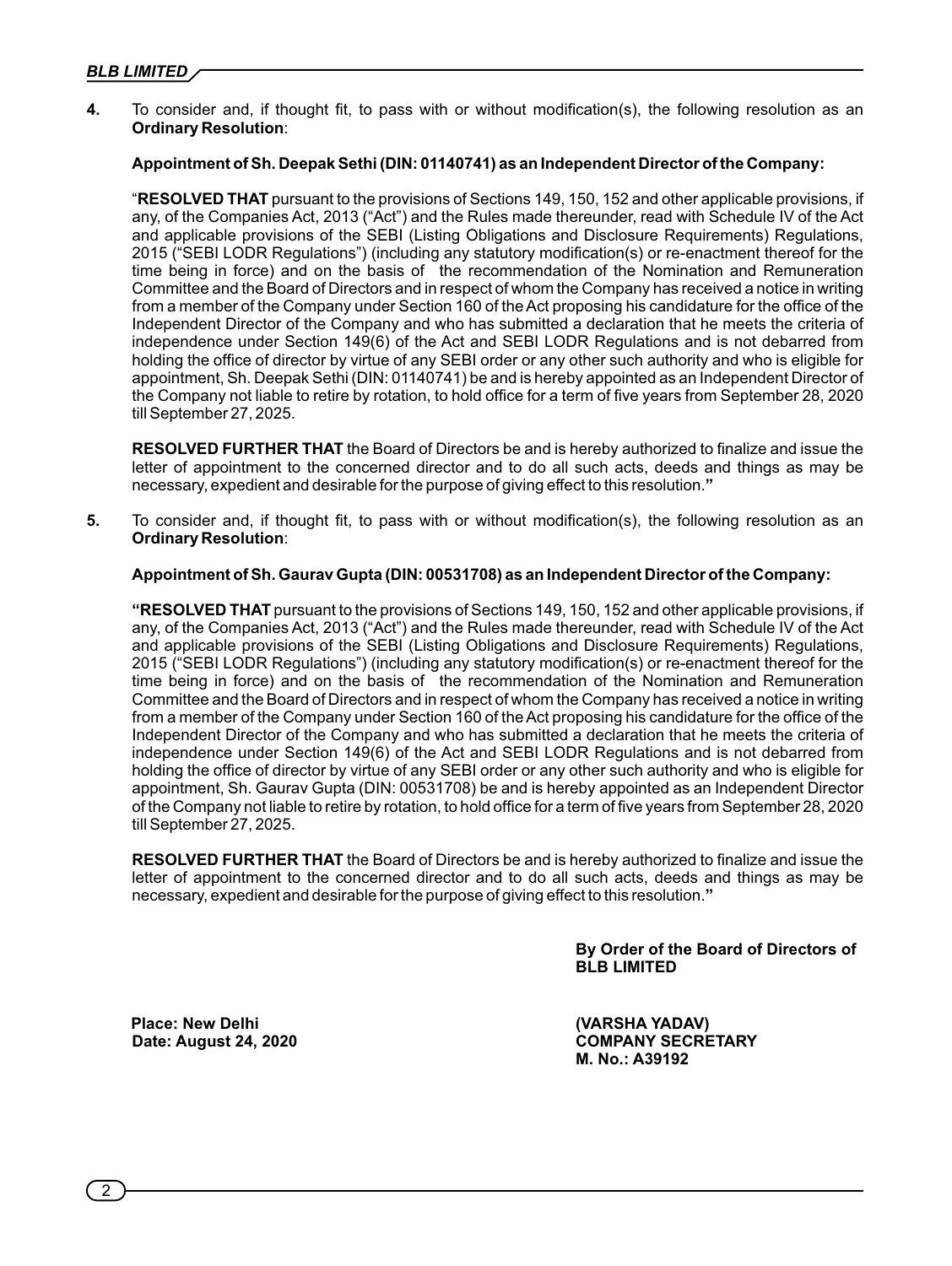# **IMPORTANT NOTES**:

**1.** The explanatory statement pursuant to Section 102 of the Companies Act, 2013 ("the Act") in respect of Special businesses set out in notice above is annexed hereto. The Board of Directors of the Company at its meeting held on August 24, 2020 considered that the special businesses under Item No 3, 4 & 5, being considered unavoidable, be transacted at the 39<sup>th</sup> Annual General Meeting (AGM) of the Company.

### **th 2. General instructions for accessing and participating in the 39 AGM through VC/OAVM Facility and voting through electronic means including remote e-Voting:**

- a. In view of the massive outbreak of the COVID-19 pandemic, social distancing is a norm to be followed and pursuant to the Circular No. 14/2020 dated April 08, 2020, Circular No. 17/2020 dated April 13, 2020 issued by the Ministry of Corporate Affairs followed by Circular No. 20/2020 dated May 05, 2020, respectively, issued by the Ministry of Corporate Affairs ("MCACirculars") and Circular No. SEBI/HO/CFD/CMD1/CIR/P/2020/79 dated May 12, 2020 issued by the Securities and Exchange Board of India ("SEBI Circular") and in compliance with the provisions of the Act and the SEBI (Listing Obligations and Disclosure Requirements) Regulations, 2015 ("Listing Regulations"), the 39<sup>th</sup> AGM of the Company is being conducted through VC/OAVM Facility, which does not require physical presence of members at a common venue..
- b. In terms of the MCA Circulars since the physical attendance of Members has been dispensed with, there is no requirement of appointment of proxies. Accordingly, the facility of appointment of proxies by Members under Section 105 of the Act will not be available for the  $39<sup>th</sup>$  AGM. However, in pursuance of Section 112 and Section 113 of the Act, representatives of the Members may be appointed for the purpose of voting through remote e-Voting, for participation in the 39<sup>th</sup> AGM through  $VC/OAVM$  Facility and e-Voting during the 39<sup>th</sup> AGM.
- c. In compliance with the MCA Circulars and SEBI, Notice of the AGM along with the Annual Report 2019-20 is being sent only through electronic mode to those Members whose email addresses are registered with the Company/ Depositories. In line with the Ministry of Corporate Affairs (MCA) Circular No. 17/2020 dated April 13, 2020, the Notice calling the AGM has been uploaded on the website of the Company at www.blblimited.com. The Notice can also be accessed from the websites of the Stock Exchanges i.e. BSE Limited and National Stock Exchange of India Limited at www.bseindia.com and www.nseindia.com respectively and the AGM Notice is also available on the website of NSDL(agency for providing the Remote e-Voting facility) i.e. www.evoting.nsdl.com.
- d. Since the AGM will be held through VC/OAVM Facility, the Route Map is not annexed in this Notice.
- e. National Securities Depositories Limited ("NSDL") will be providing facility for voting through remote e-Voting, for participation in the 39<sup>th</sup> AGM through VC/OAVM Facility and e-Voting during the 39<sup>th</sup> AGM.
- f. Members may join the 39<sup>th</sup> AGM through VC/OAVM Facility by following the procedure as mentioned below which shall be kept open for the Members from 11:30 a.m. IST i.e. 30 minutes before the time scheduled to start the 39<sup>th</sup> AGM and the Company may close the window for joining the VC/OAVM Facility after 30 minutes of the commencement of the 39<sup>th</sup> AGM.
- g. Members may note that the VC/OAVM Facility, provided by NSDL, allows participation of 1,000 and more Members on a on a first-come-first-served basis. The large shareholders (i.e. shareholders holding 2% or more shareholding), promoters, institutional investors, directors, key managerial personnel, the Chairpersons of the Audit Committee, Nomination and Remuneration Committee and Stakeholders Relationship Committee, auditors, etc. can attend the 39<sup>th</sup> AGM without any restriction on account of first-come-first-served principle.
- h. Attendance of the Members participating in the  $39<sup>th</sup> AGM$  through VC/OAVM Facility shall be counted for the purpose of reckoning the quorum under Section 103 of the Act.
- i. Pursuant to the provisions of Section 108 of the Act read with Rule 20 of the Companies (Management and Administration) Rules, 2014 (as amended), Secretarial Standard on General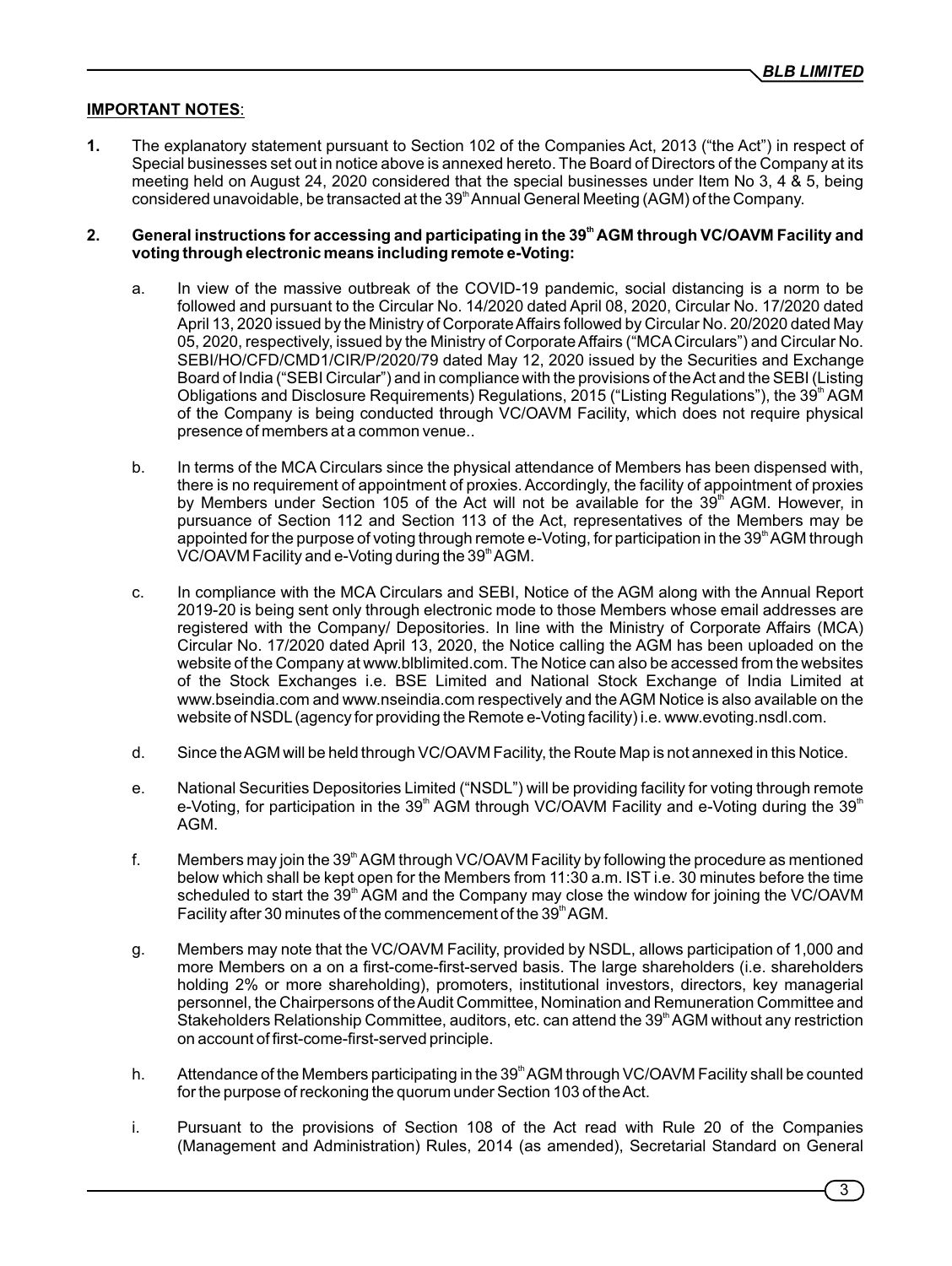Meetings (SS-2) issued by the Institute of Company Secretaries of India ("ICSI") and Regulation 44 of Listing Regulations read with MCA Circulars and SEBI Circular, the Company is providing remote e-Voting facility to its Members in respect of the business to be transacted at the 39<sup>th</sup> AGM and facility for those Members participating in the 39<sup>th</sup> AGM to cast vote through e-Voting system during the 39<sup>th</sup> AGM.

### **3. Instructions for Members for remote e-voting are as under: -**

- a. The remote e-voting period begins on September 25, 2020 at 09:00 A.M. (IST) and ends on September 27, 2020 at 05:00 P.M. (IST). During this period, Members of the Company, holding shares either in physical form or in dematerialized form, as on the cut-off date of September 21, 2020, may cast their vote by remote e-Voting. The remote e-Voting module shall be disabled by NSDL for voting thereafter. Once the vote on a resolution is cast by the Member, the Member shall not be allowed to change it subsequently.
- b. A person who is not a Member as on the cut-off date should treat this Notice of  $39<sup>th</sup>$  AGM for information purpose only.
- c. The details of the process and manner for remote e-Voting are explained herein below:

Step 1: Log-in to NSDLe-Voting system at https://www.evoting.nsdl.com/

Step 2: Cast your vote electronically on NSDLe-Voting system.

#### **Details on Step 1 is mentioned below:**

How to Log-in to NSDLe-Voting website?

- I. Visit the e-Voting website of NSDL. Open web browser by typing the following URL: https://www.evoting.nsdl.com/ either on a Personal Computer or on a mobile.
- II. Once the home page of e-Voting system is launched, click on the icon "Login" which is available under 'Shareholders' section.
- III. A new screen will open. You will have to enter your User ID, your Password and a Verification Code as shown on the screen.

Alternatively, if you are registered for NSDL eservices i.e. IDEAS, you can log-in at https://eservices.nsdl.com/ with your existing ID as login. Once you log-in to NSDL eservices after using your log-in credentials, click on e-Voting and you can proceed to Step 2, i.e. Cast your vote electronically.

IV. Your User ID details are given below:

| Manner of holding shares i.e. Demat<br>(NSDL or CDSL) or Physical | Your User ID is:                                                                                                                                                       |
|-------------------------------------------------------------------|------------------------------------------------------------------------------------------------------------------------------------------------------------------------|
| a) For Members who hold shares in demat<br>account with NSDL.     | 8 Character DP ID followed by 8 Digit Client ID<br>For example if your DP ID is IN300*** and<br>Client ID is 12****** then your user ID is<br>IN300***12*******.       |
| b) For Members who hold shares in demat<br>account with CDSL.     | 16 Digit Beneficiary ID<br>For example if your Beneficiary ID is<br>12*************** then your user ID is 12**********                                                |
| c) For Members holding shares in Physical<br>Form.                | <b>EVEN Number followed by Folio Number</b><br>registered with the company<br>For example if folio number is 001*** and EVEN<br>is 101456 then user ID is 101456001*** |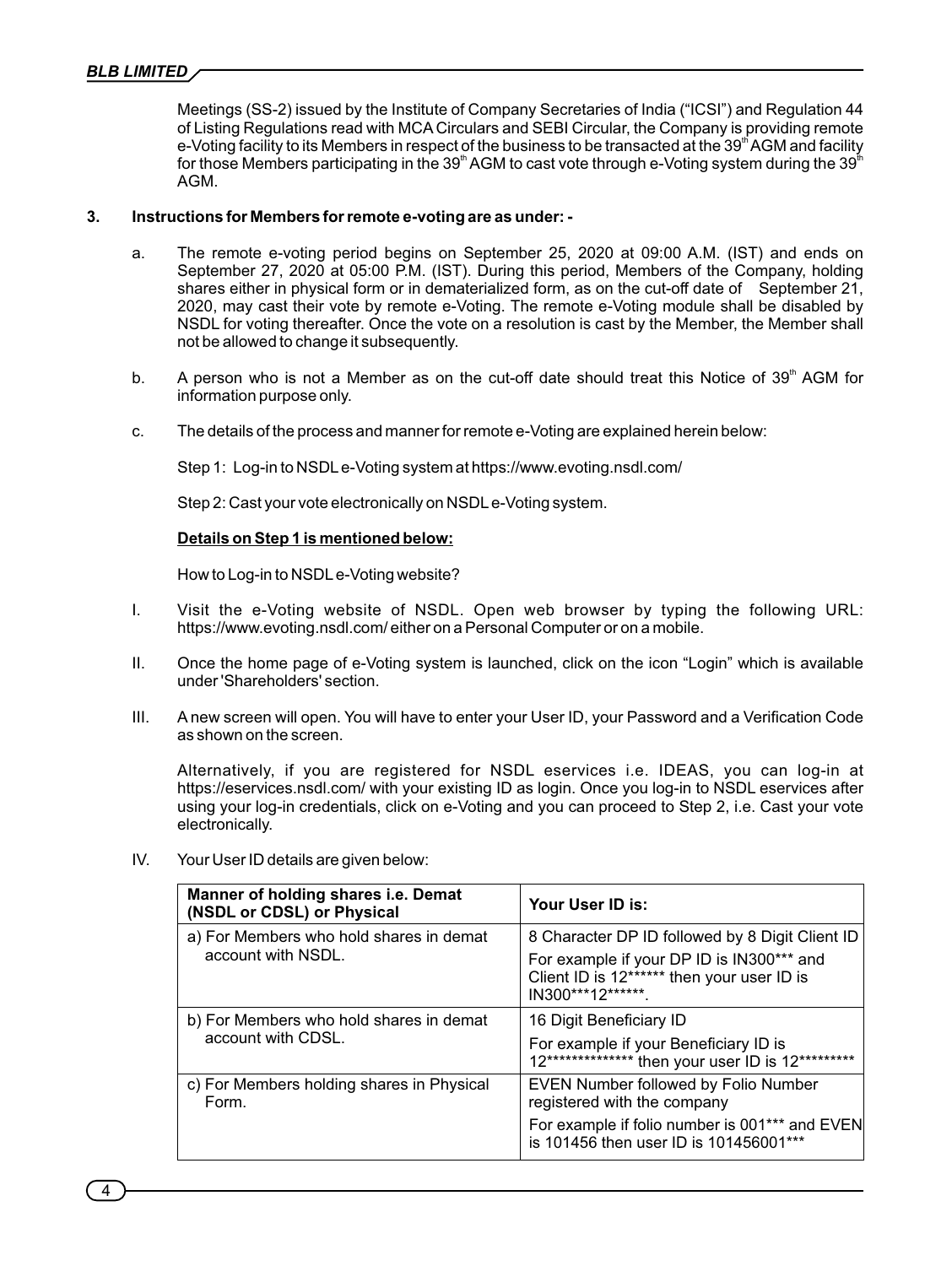- V. Your password details are given below:
	- i. If you are already registered for e-Voting, then you can use your existing password to login and cast your vote.
	- ii. If you are using NSDL e-Voting system for the first time, you will need to retrieve the 'initial password' which was communicated to you. Once you retrieve your 'initial password', you need to enter the 'initial password' and the system will force you to change your password.
	- iii. How to retrieve your 'initial password'?
- a) If your email ID is registered in your demat account or with the Company, your 'initial password' is communicated to you on your email ID. Trace the email sent to you from NSDL from your mailbox. Open the email and open the attachment i.e. .pdf file. Open the .pdf file. The password to open the .pdf file is your 8 digit client ID for NSDL account, last 8 digits of client ID for CDSL account or folio number for shares held in physical form. The .pdf file contains your 'User ID' and your 'initial password'.
- b) If your email ID is not registered, please follow steps mentioned below in process for those members whose email ids are not registered.
- VI. If you are unable to retrieve or have not received the "Initial password" or have forgotten your password click on:
	- i. "Forgot User Details/Password?" (If you are holding shares in your demat account with NSDL or CDSL) option available on www.evoting.nsdl.com.
	- ii. "Physical User Reset Password?" (If you are holding shares in physical mode) option available on www.evoting.nsdl.com.
	- iii. If you are still unable to get the password by aforesaid two options, you can send a request at evoting@nsdl.co.in mentioning your demat account number/folio number, your PAN, your name and your registered address.
	- iv. Members can also use the OTP(One Time Password) based login for casting the votes on the e-Voting system of NSDL.
	- VII. After entering your password, tick on Agree to "Terms and Conditions" by selecting on the check box.
	- VIII. Now, you will have to click on "Login" button.
	- IX. After you click on the "Login" button, Home page of e-Voting will open.

#### **Details on Step 2 is given below:**

How to cast your vote electronically on NSDLe-Voting system?

- I. After successful login at Step 1, you will be able to see the Home page of e-Voting. Click on e-Voting. Then, click on Active Voting Cycles.
- II. After click on Active Voting Cycles, you will be able to see all the companies "EVEN" in which you are holding shares and whose voting cycle is in active status.
- III. Select "EVEN" of the Company.
- IV. Now you are ready for e-Voting as the Voting page opens.
- V. Cast your vote by selecting appropriate options i.e. assent or dissent, verify/modify the number of shares for which you wish to cast your vote and click on "Submit" and "Confirm" when prompted.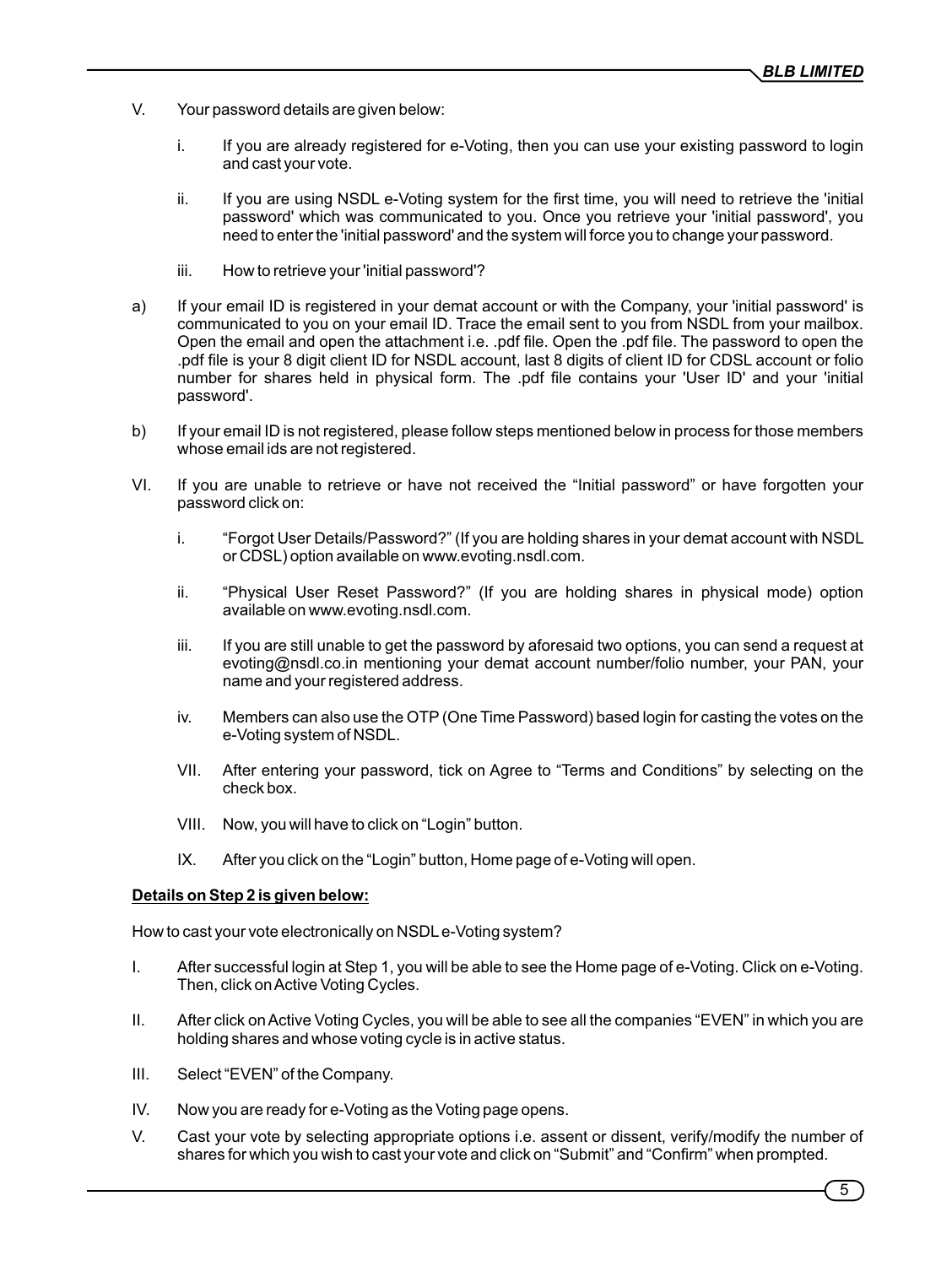- VI. Upon conrmation, the message "Vote cast successfully" will be displayed.
- VII. You can also take the printout of the votes cast by you by clicking on the print option on the confirmation page.
- VIII. Once you confirm your vote on the resolution, you will not be allowed to modify your vote.
- d. In case of any queries, you may refer the Frequently Asked Questions (FAQs) for Shareholders and e-Voting user manual for Shareholders available at the download section of www.evoting.nsdl.com or call on toll free no.: 1800-222-990 or send a request at evoting@nsdl.co.in. or contact Mr. Amit Vishal, Senior Manager or Ms Pallavi Mhatre Manager, National Securities Depository Ltd., Trade World, 'A' Wing, 4<sup>th</sup> Floor, Kamala Mills Compound, Senapati Bapat Marg, Lower Parel, Mumbai – 400 013, at the designated email IDs: evoting@nsdl.co.in or AmitV@nsdl.co.in or pallavid@nsdl.co.in or at telephone nos. : +91-22-24994360 or +91-99202 64780 or +91-22- 24994545 who will also address the grievances connected with the voting by electronic means. Members may also write to the Company Secretary at the Company's email address infoblb@blblimited.com.

### **4. Process for those shareholders whose email ids are not registered with the depositories for procuring user id and password and registration of e mail ids for e-voting for the resolutions set out in this notice:**

- 1. For Members holding shares in physical form, please send scan copy of a signed request letter mentioning your folio number, complete address, email address to be registered along with scanned self attested copy of the PAN and any document (such as Driving License, Passport, Bank Statement, AADHAR) supporting the registered address of the Member, by email to the Company's email address info@blblimited.com.
- 2. In case shares are held in demat mode, please provide DPID-CLID (16 digit DPID + CLID or 16 digit beneficiary ID), Name, client master or copy of Consolidated Account statement, PAN (self attested scanned copy of PAN card), AADHAR (self attested scanned copy of Aadhar Card) to **infoblb@blblimited.com**.

## **5. Instructions for members for attending the AGM through VC/OAVM are as under:**

- 1. Member will be provided with a facility to attend the AGM through VC/OAVM through the NSDL e-Voting system. Members may access the same at https://www.evoting.nsdl.com under shareholders/members login by using the remote e-voting credentials. The link for VC/OAVM will be available in shareholder/members login where the EVEN of Company will be displayed. Please note that the members who do not have the User ID and Password for e-Voting or have forgotten the User ID and Password may retrieve the same by following the remote e-Voting instructions mentioned in the notice to avoid last minute rush. Further members can also use the OTP based login for logging into the e-Voting system of NSDL.
- 2. Members are encouraged to join the Meeting through Laptops for better experience.
- 3. Further Members will be required to allow Camera and use Internet with a good speed to avoid any disturbance during the meeting.
- 4. Please note that Participants Connecting from Mobile Devices or Tablets or through Laptop connecting via Mobile Hotspot may experience Audio/Video loss due to Fluctuation in their respective network. It is therefore recommended to use Stable Wi-Fi or LAN Connection to mitigate any kind of aforesaid glitches.
- 5. Shareholders who would like to express their views/ask questions during the meeting may register themselves as a speaker may send their request mentioning their name, demat account number/folio number, email id, mobile number at **infoblb@blblimited.com**.
- 6. Shareholders who would like to express their views/have questions may send their questions in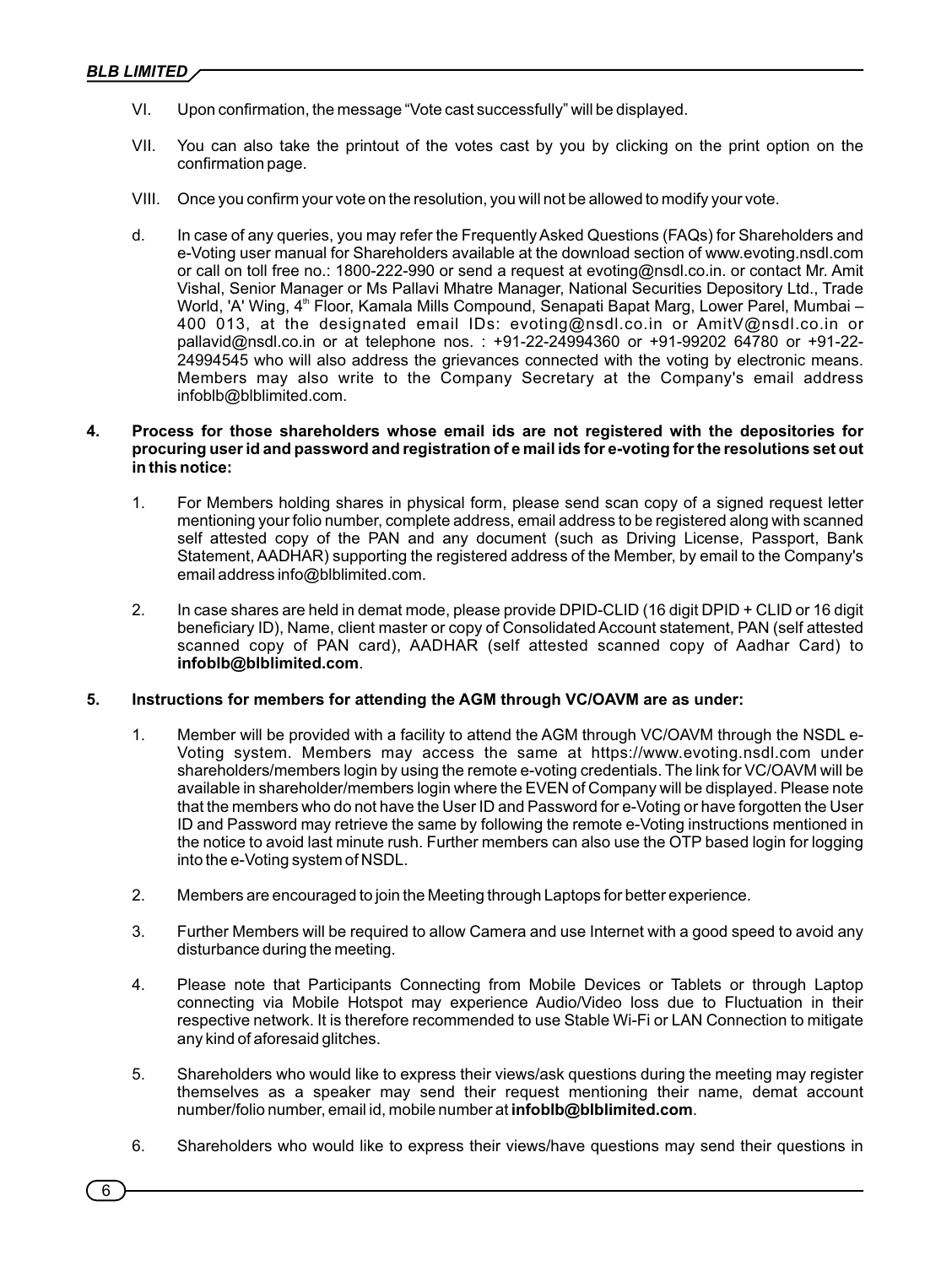advance mentioning their name demat account number/folio number, email id, mobile number at **infoblb@blblimited.com**. The same will be replied by the company suitably.

7. In case of joint holders attending the Meeting, only such joint holder who is higher in the order of names will be entitled to vote at the AGM.

## **th 6. Instructions for members for e-voting on the day of 39 AGM are as under:-**

- 1. Members may follow the same procedure for e-Voting on the day of the AGM as mentioned above for remote e-voting.
- 2. Only those Members/ shareholders, who will be present in the AGM through VC/OAVM facility and have not casted their vote on the Resolutions through remote e-Voting and are otherwise not barred from doing so, shall be eligible to vote through e-Voting system in the AGM.
- 3. Members who have voted through Remote e-Voting will be eligible to attend the AGM. However, they will not be eligible to vote at the AGM.
- 4. The details of the person who may be contacted for any grievances before or during the AGM connected with the facility for e-Voting on the day of the AGM or otherwise shall be the same person mentioned for Remote e-voting and reproduced hereunder for convenience:
- 1. Mr. Amit Vishal, Senior Manager, NSDL at the designated email ID: evoting@nsdl.co.in or AmitV@nsdl.co.in or at telephone number :+91-22-24994360 or +91-99202 64780
- 2. Ms. Pallavi Mhatre, Manager, NSDL at the designated email ID: evoting@nsdl.co.in, pallavid@nsdl.co.in or at telephone number +91 22 2499 4545.

#### **7. Other Guidelines for Members:**

- a. It is strongly recommended not to share your password with any other person and take utmost care to keep your password confidential. Login to the e-Voting website will be disabled upon five unsuccessful attempts to key in the correct password. In such an event, you will need to go through the "Forgot User Details/Password?" or "Physical User Reset Password?" option available on www.evoting.nsdl.com to reset the password.
- b. The voting rights of Members shall be in proportion to their share in the paid up equity share capital of the Company as on the cut-off date of September 21, 2020.
- c. Any person, who acquires shares of the Company and becomes Member of the Company after the Company sends the Notice of the 39<sup>th</sup> AGM by email and holds shares as on the cut-off date i.e. September 21, 2020, may obtain the User ID and password by sending a request to the Company's email address infoblb@blblimited.com. However, if you are already registered with NSDL for remote e-Voting then you can use your existing user ID and password for casting your vote. If you forgot your password, you can reset your password by using "Forgot User Details/Password?" or "Physical User Reset Password?" option available on www.evoting.nsdl.com.
- d. A person, whose name is recorded in the Register of Members or in the Register of Beneficial Owners maintained by the depositories as on the cut-off date only shall be entitled to avail the facility of remote e-Voting or casting vote through e-Voting system during the meeting.
- e. Mr. Rupesh Agarwal, Practicing Company Secretary, (Membership No. ACS 16302), failing him Mr. Shashikant Tiwari (Membership No. ACS 28994) Partner(s) M/s. Chandrasekaran Associates, Company Secretaries have been appointed as the Scrutinizer to scrutinize the remote e-Voting process and casting vote through the e-Voting system during the meeting in a fair and transparent manner.
- f. During the  $39<sup>th</sup>$  AGM, the Chairman shall, after response to the questions raised by the Members in advance or as a speaker at the 39<sup>th</sup> AGM, formally propose to the Members participating through

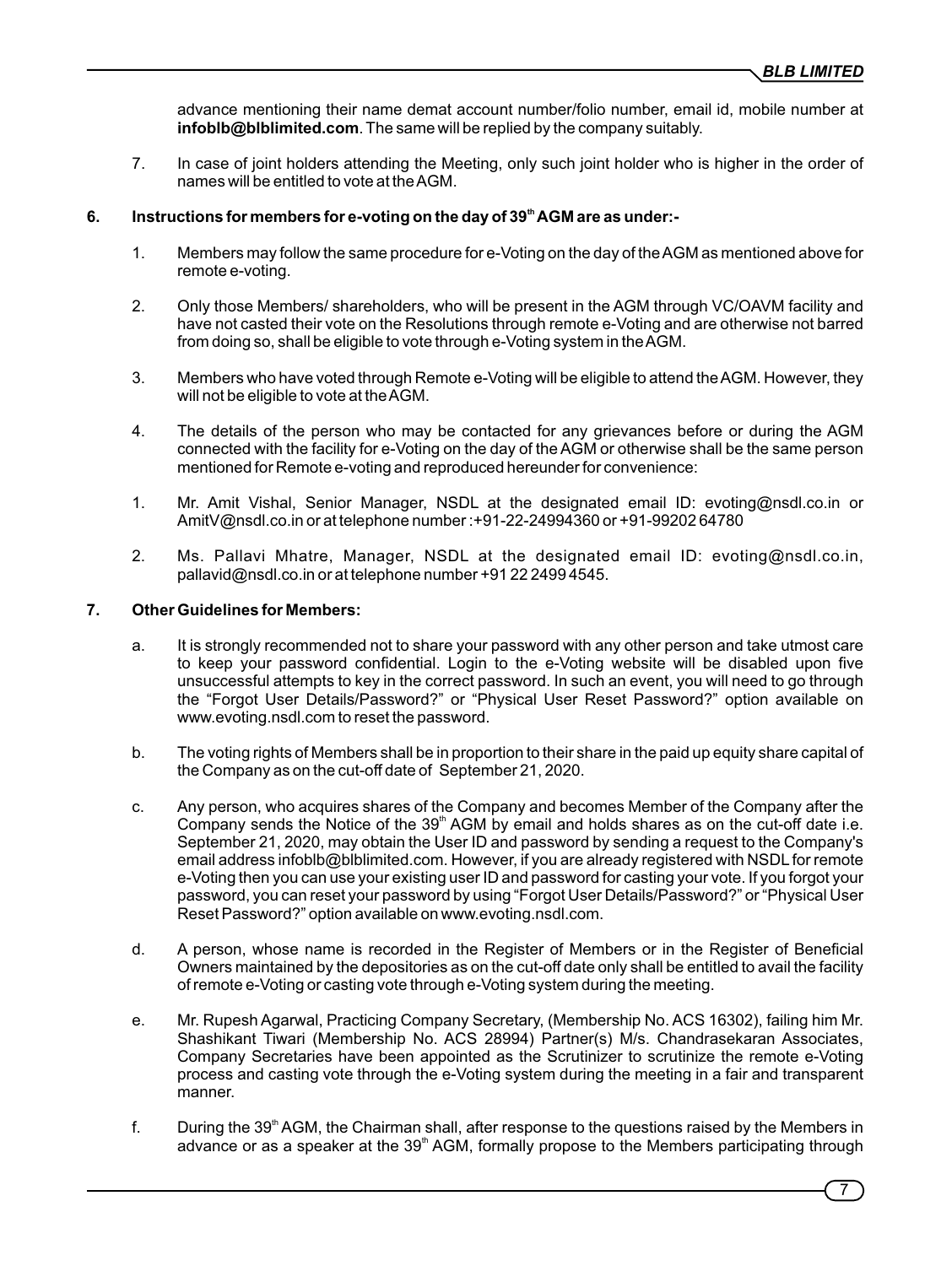VC/OAVM Facility to vote on the resolutions as set out in the Notice of the  $39<sup>th</sup>$  AGM and announce the start of the casting of vote through the e-Voting system. After the Members participating through VC/OAVM Facility, eligible and interested to cast votes, have cast the votes, the e-Voting will be closed with the formal announcement of closure of the 39<sup>th</sup> AGM.

- g. The Scrutinizer shall after the conclusion of e-Voting at the 39<sup>th</sup> AGM, first download the votes cast at the AGM and thereafter unblock the votes cast through remote e-Voting and shall make a consolidated scrutinizer's report of the total votes cast in favour or against, invalid votes, if any, and whether the resolution has been carried or not, and such Report shall then be sent to the Chairman or a person authorized by him, within 48 (forty eight) hours from the conclusion of the 39<sup>th</sup> AGM, who shall then countersign and declare the result of the voting forthwith.
- h. The Results declared along with the report of the Scrutinizer shall be placed on the website of the Company at www.blblimited.in and on the website of NSDL at www.evoting.nsdl.com immediately after the declaration of Results by the Chairman or a person authorized by him. The results shall also be immediately forwarded to the National Stock Exchange of India Limited and BSE Limited, Mumbai.
- **8.** Pursuant to the MCA Circulars and SEBI Circular, in view of the prevailing situation, owing to the difficulties involved in dispatching of physical copies of the Notice of the 39<sup>th</sup> AGM and the Annual Report for the year 2020 including therein the Audited Financial Statements for year 2020, are being sent only by email to the Members. Therefore, those Members, whose email address is not registered with the Company or with their respective Depository Participant/s, and who wish to receive the Notice of the 39<sup>th</sup> AGM and the Annual Report for the year 2020 and all other communication sent by the Company, from time to time, can get their email address registered by following the steps as given below:
	- a. For Members holding shares in physical form, please send scan copy of a signed request letter mentioning your folio number, complete address, email address to be registered along with scanned self attested copy of the PAN and any document (such as Driving License, Passport, Bank Statement, AADHAR) supporting the registered address of the Member, by email to the Company's email address info@blblimited.com
	- b. For the Members holding shares in demat form, please update your email address through your respective Depository Participant/(s).
- 9. The Notice of the 39<sup>th</sup> AGM and the Annual Report for the year 2020 including therein the Audited Financial Statements for the year 2020, will be available on the website of the Company at www.blblimited.com and the website of National Stock Exchange of India Limited at www.nseindia.com and BSE Limited at www.bseindia.com. The Notice of  $39<sup>th</sup>$  AGM will also be available on the website of NSDL at www.evoting.nsdl.com.
- **10.** Pursuant to the provisions of Section 124 of the Act, Investor Education and Protection Fund Authority (Accounting, Audit, Transfer and Refund) Rules, 2016 ("IEPF Rules") read with the relevant circulars and amendments thereto, the amount of dividend remaining unpaid or unclaimed for a period of seven years from the due date is required to be transferred to the Investor Education and Protection Fund ("IEPF"), constituted by the Central Government. The Company had, accordingly, transferred Rs. 1,73,787.80 being the unpaid and unclaimed dividend amount pertaining to Final Dividend 2012 respectively, during the year 2019, to the IEPF.
- **11.** The Company has been sending reminders to Members having unpaid/ unclaimed dividends before transfer of such dividend(s) to IEPF. Details of the unpaid/ unclaimed dividend are also uploaded on the website of the Company at www.blblimited.com. Members, who have not encashed Interim Dividend 2013 or any subsequent dividend declared by the Company, are advised to write to the Company immediately and claim the dividend.
- **12.** Pursuant to the provisions of IEPF Rules, all shares in respect of which dividend has not been paid or claimed for seven consecutive years shall be transferred by the Company to the designated Demat Account of the IEPF Authority ("IEPF Account") within a period of thirty days of such shares becoming due to be transferred to the IEPF Account. Accordingly, 1,31,235 Equity Shares of rupee 1/- each on which the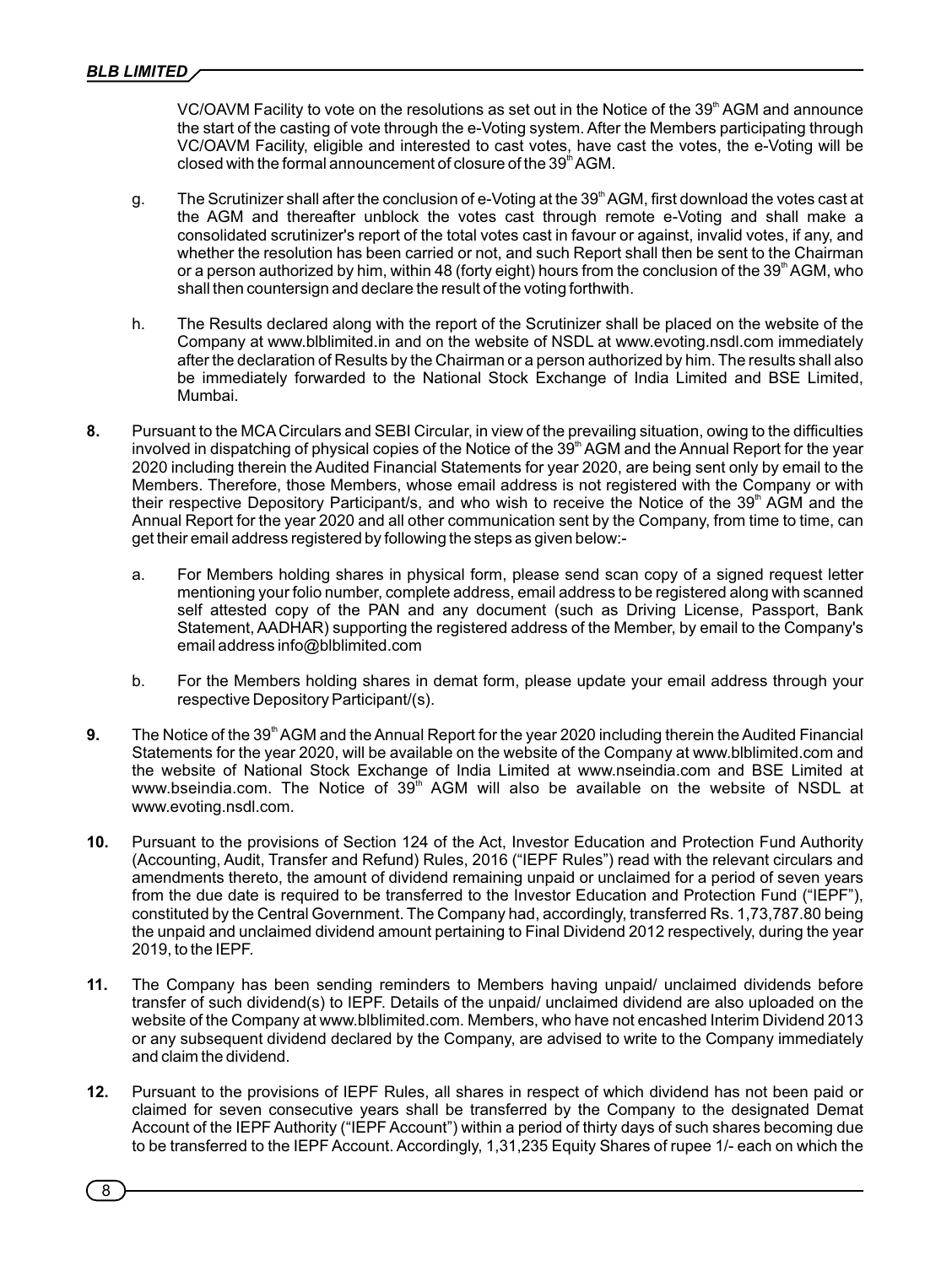dividend remained unpaid or unclaimed for seven consecutive years, were transferred during the year 2019, to the IEPF Account, after following the prescribed procedure.

- **13.** Further, Members who have not claimed / encashed their dividends in the last seven consecutive years from 2013 are advised to claim the same. In case valid claim is not received, the Company will proceed to transfer the respective shares to the IEPF Account in accordance with the procedure prescribed under the IEPF Rules.
- **14.** To prevent fraudulent transactions, Members are advised to exercise due diligence and notify the Company of any change in address or demise of any Member as soon as possible. Members are also advised to not leave their demat account(s) dormant for long. Periodic statement of holdings should be obtained from the concerned Depository Participant and holdings should be veried from time to time.

Due dates for transfer to IEPF, of the unclaimed/unpaid dividends for the financial year 2012-13 are as under:

| <b>Financial year</b> | Interim / Final dividend | <b>Declaration Date</b> | Due Date   |
|-----------------------|--------------------------|-------------------------|------------|
| 2012-13               | Final Dividend @10%      | 05.08.2013              | 02.09.2020 |

- **15.** The Securities and Exchange Board of India (SEBI) has mandated the submission of Permanent Account Number (PAN) by every participant in securities market. Members holding shares in electronic form are, therefore, requested to submit the PAN to their Depository Participants with whom they are maintaining their demat accounts. Members holding shares in physical form can submit their PAN details to the Company Registrar and Share Transfer Agent.
- 16. Pursuant to SEBI Notification dated June 8, 2018, on Securities and Exchange Board of India (Listing Obligations and Disclosure Requirements) (Fourth Amendment) Regulations, 2018 and amendments thereof, Listed Companies and their Registrars and Transfer Agents (RTAs) have been advised to ensure that shares which are lodged for transfer are mandatorily in dematerialized form with effect from April 1, 2019. Accordingly no transfer shall be given effect for shares held in physical mode from the said date.
- **17.** The Shareholders holding shares in physical mode are advised to dematerialize their shares at the earliest to avail the benefits thereof including smooth transfer of shares if they propose to do so in future. In case the shareholders have any queries or need any assistance in this regard, they are requested to contact the Company's Registrar and Transfer Agent – Abhipra Capital Limited at **rta@abhipra.com** or the Company at **info@blblimited.com.**
- **18.** Members are requested to intimate changes, if any, pertaining to their name, postal address, email address, telephone/mobile numbers, Permanent Account Number (PAN), nominations, power of attorney, bank details such as, name of the bank and branch details, bank account number, MICR code, IFSC code, etc., to their Depository Participants in case the shares are held by them in electronic form and to the Company at info@blblimited.com or the Company's Registrar and Transfer Agent at rta@abhipra.com in case the shares are held by them in physical form.

**Physical Holding -** Send a request to the Registrar and Transfer Agents of the Company, Abhipra Capital Limited at rta@abhipra.com providing :

- **I.** Folio No.,
- **II.** Name of shareholder,
- **III.** scanned copy of the share certificate (front and back),<br>**IV.** PAN (self-attested scanned copy of PAN card),
- PAN (self-attested scanned copy of PAN card),
- **V.** Address Proof (self-attested scanned copy of Address proof, preferably Aadhaar card) for registering email address.

Following additional details need to be provided in case of updating Bank Account Details:

- a) Name and Branch of the Bank in which you wish to receive the dividend,
- b) Bank Account type,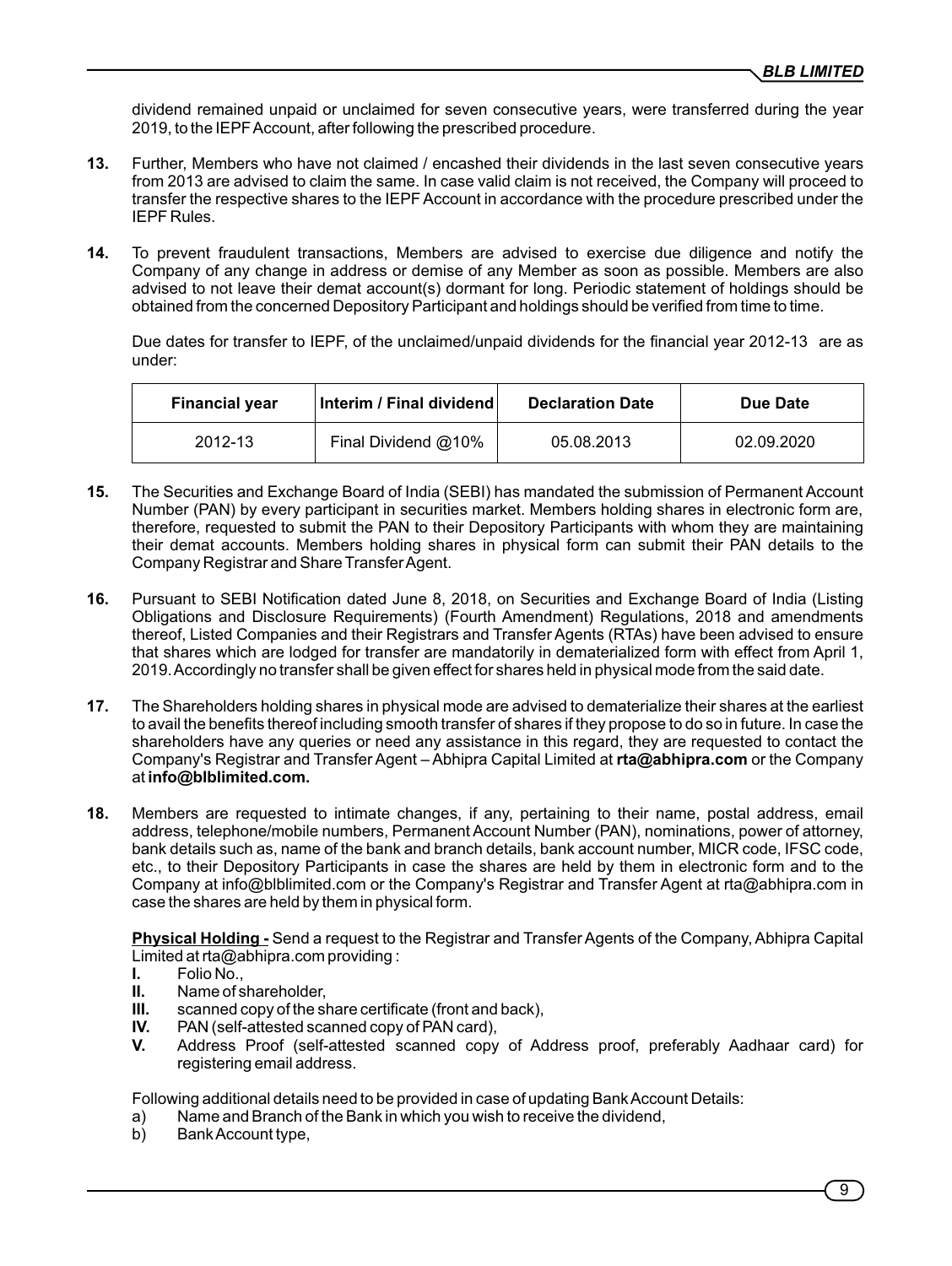- c) Bank Account Number allotted by their banks after implementation of Core Banking Solutions,
- d) 9-digit MICR Code Number,
- e) 11-digit IFSC Code, and
- f) Ascanned copy of the cancelled cheque bearing the name of the first shareholder.

**Demat Holding -** Shareholders holding shares in Demat mode are requested to reach out to their Depository Participant (DP) for updation/registration of the aforementioned details.

- **19.** As per SEBI Directive, in case of failure to register the PAN and bank account details as aforesaid, any transaction in the securities of the Company shall be subject to enhanced due diligence by the Company/RTAas may be prescribed.
- **20.** In terms of Section 72 of the Act read with the applicable rules thereto, every holder of shares in the Company may nominate, in the prescribed manner, a person to whom his / her shares in the Company shall vest, in the event of his / her death. Nomination forms in SH-13 format can be obtained from the Registrar & Share Transfer Agent. Members holding shares in electronic form may contact their respective Depository Participant(s) for availing this facility.
- **21.** The Register of Directors and Key Managerial Personnel and their shareholding maintained under Section 170 of the Act, the Register of Contracts or Arrangements in which the directors are interested, maintained under Section 189 of the Act, and the relevant documents referred to in the Notice and explanatory statement will be available electronically for inspection by the members during the AGM. All documents referred to in the Notice will also be available electronically for inspection without any fee by the members from the date of circulation of this Notice up to the date of AGM. Members seeking to inspect such documents can send an email to **csblb@blblimited.com**.
- 22. During the 39<sup>th</sup> AGM, Members may access the scanned copy of Register of Directors and Key Managerial Personnel and their shareholding maintained under Section 170 of the Act and the Register of Contracts and Arrangements in which Directors are interested maintained under Section 189 of the Act, upon Log-in to NSDLe-Voting system at https://www.evoting.nsdl.com.
- **23.** Details as required in sub-regulation (3) of Regulation 36 of the Listing Regulations and Secretarial Standard on General Meeting (SS-2) of ICSI, in respect of the Directors seeking appointment/ reappointment at the 39<sup>th</sup> AGM, forms integral part of the Notice of the 39<sup>th</sup> AGM. Requisite declarations have been received from the Directors for seeking appointment/ re-appointment.

# **EXPLANATORY STATEMENT PURSUANT TO SECTION 102 OF THE COMPANIES ACT, 2013 AND FORMING APART OF THIS NOTICE**

## **ITEM NO. 3**

The Board of Directors of the Company in their meeting held on October 1, 2019 had re-appointed Smt. Dhwani Jain (DIN: 06985038) as an Women Independent Director of the Company w.e.f. October 20, 2019 for the second term of 5 consecutive years as per Section 149 of the Companies Act, 2013 and SEBI LODR regulation, subject to the approval of shareholders of the Company in the ensuring AGM.

Smt. Dhwani Jain is about 31 years old and has around 11 years of rich and varied experience in day to day management, Corporate functions, Accounts, Finance, Taxation etc.

Mrs. Dhwani Jain (DIN: 06985038) has registered her name in Independent Director's Databank maintained by the Indian Institute of Corporate Affairs (IICA) and cleared examination to become Independent Director on  $29<sup>th</sup>$ June, 2020.

Smt. Dhwani Jain (DIN: 06985038) has confirmed her eligibility and given her consent for such re-appointment and gave a declaration of her independence pursuant to Companies Act, 2013, SEBI (Listing Obligations and Disclosure Requirements), Regulation, 2015 and pursuant to the circular relating to the "enforcement of SEBI Order regarding appointment of directors by listed companies" dated June 20, 2018, Smt. Dhwani Jain is not debarred from holding the office of director pursuant to any SEBI order.

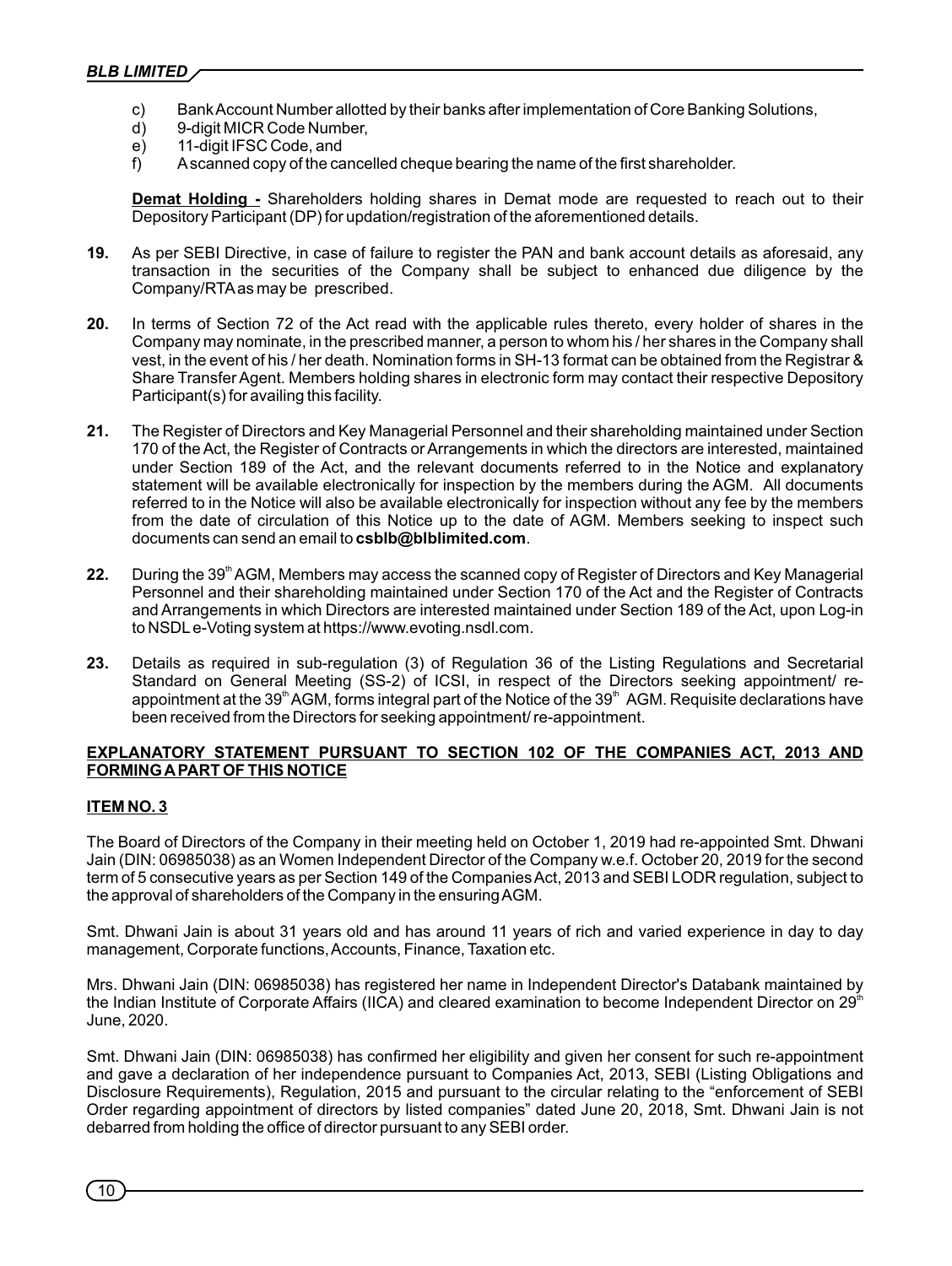Smt. Dhwani Jain holds Directorship in My CA Portal Private Limited and is not related to any Director or Key Managerial Personnel of the Company.

The Board of Directors of the Company are of the opinion that Smt. Dhwani Jain is a person of integrity and possesses relevant experience and expertise and is eligible for the position of Non- executive Independent Director of the Company. The Board considers that her association as Director will be beneficial and in the best interest of the Company.

A copy of the draft confirmation letter of re-appointment of Smt. Dhwani Jain is also available at website of Company www.blblimited.com.

The Board of Directors of your Company considers and is of opinion that her continued association would be of immense benefit to the Company and it is desirable to continue his directorship. She brings valuable judgement in the Board's deliberations and decisions accordingly the Board recommends the resolution set forth in Item No. 3 for the approval of Members by way of Special resolution.

This Explanatory Statement may also be regarded as a disclosure under Regulation 36(3) of the Listing Regulations, Secretarial Standards on General Meetings (SS-2) of ICSI and/or any other applicable laws.

None of Directors/Key Managerial Personnel of the Company or their relatives are in any way interested or concerned, financially or otherwise, in the said resolution except Director herself.

# **ITEM NO. 4**

The Board of Directors, on recommendation of the Nomination & Remuneration Committee, recommended the appointment of Sh. Deepak Sethi (DIN: 01140741) as a Non-Executive Independent Director of the Company under Section 149 of the Companies Act, 2013 and SEBI LODR regulation for a term of 5 consecutive years to hold office from September 28, 2020 up till September 27, 2025 for approval of members in the forthcoming AGM.

Anotice has been received under Section 160 of the Companies Act, 2013 from a member proposing Sh. Deepak Sethi as a candidate for the office of Director of the Company.

Sh. Deepak Sethi, aged 42 years is a Commerce Graduate from Delhi University.

He has 20 years of rich and varied experience in different segments of Capital Market, day to day management, Corporate functions, Accounts, Portfolio Management, Travel and Tourism Business etc.

Sh. Deepak Sethi (DIN: 01140741) has registered his name in Independent Director's Databank maintained by the Indian Institute of Corporate Affairs (IICA) and cleared examination to become Independent Director on  $17<sup>th</sup>$ July, 2020.

Sh. Deepak Sethi does not hold by himself or for any other person on a beneficial basis, shares in the Company. Sh. Deepak Sethi holds Directorship in HRM Builders Private Limited and Network Realty Private Limited and is not related to any Director or Key Managerial Personnel of the Company.

Sh. Deepak Sethi has confirmed his eligibility and given his consent for such appointment and has given a declaration of his independence pursuant to section 149(6) of the Companies Act, 2013 and Regulation 16(1)(b) & 25(8) of the SEBI (Listing Obligations and Disclosure Requirements), Regulation, 2015 and pursuant to the circular relating to the "enforcement of SEBI Order regarding appointment of Directors by listed companies" dated June 20, 2018, Sh. Deepak Sethi is not debarred from holding the office of Director pursuant to any SEBI order.

The Board of Directors of the Company are of the opinion that Sh. Deepak Sethi is a person of integrity and possesses relevant experience and expertise and is eligible for the position of Non- executive Independent Director of the Company. The Board considers that his association as Director will be beneficial and in the best interest of the Company.

Electronic copy of the draft letter of appointment of Sh. Deepak Sethi, setting out the terms and conditions are available for inspection by members at the registered office of the Company and is also available at website of Company www.blblimited.com.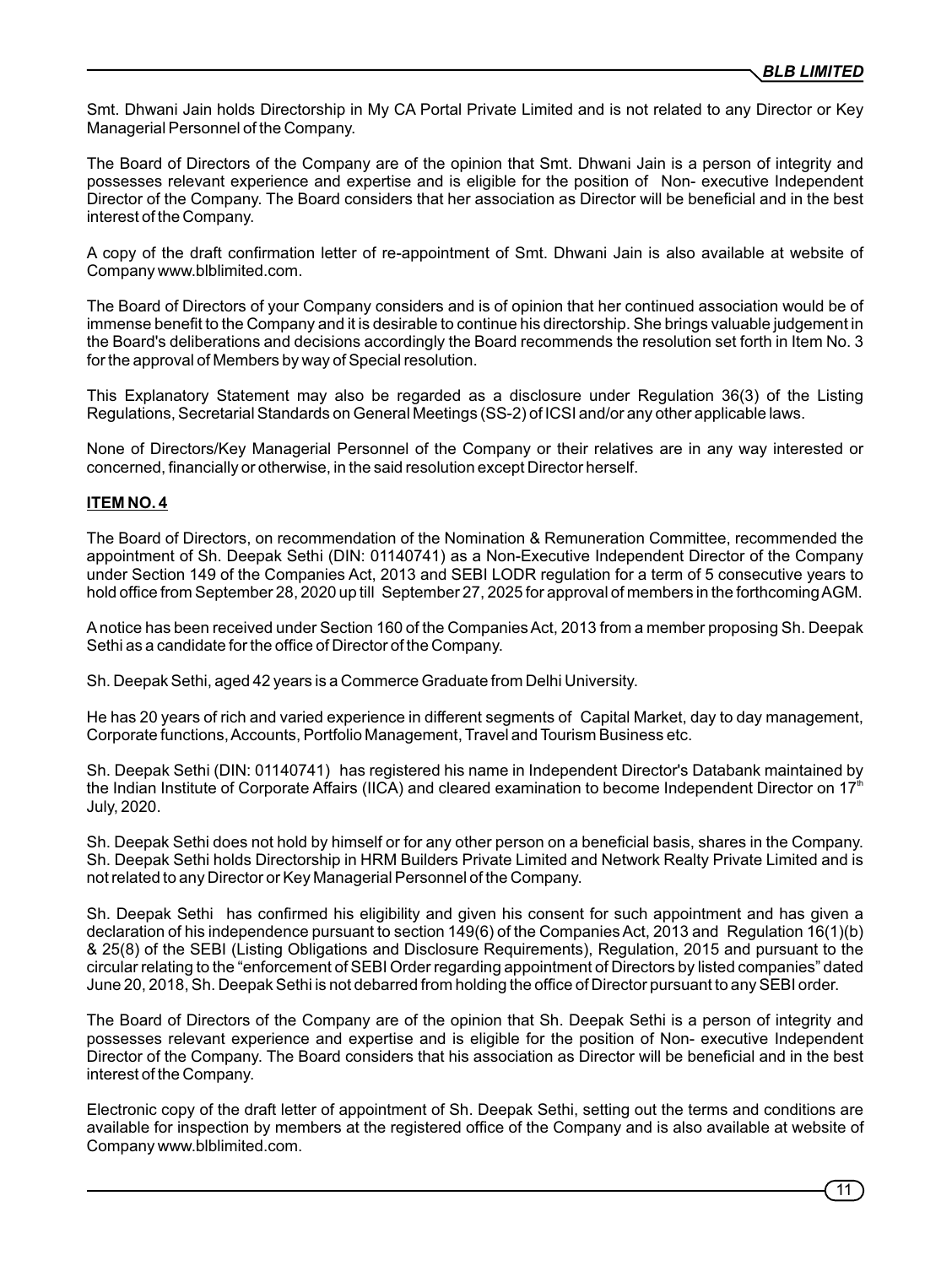The Board of Directors of your Company considers and is of opinion that his continued association would be of immense benefit to the Company and it is desirable to continue his directorship. He brings valuable judgement in the Board's deliberations and decisions accordingly the Board recommends the resolution set forth in Item No. 4 for the approval of Members by way of Ordinary resolution.

This Explanatory Statement may also be regarded as a disclosure under Regulation 36(3) of the Listing Regulations, Secretarial Standards on General Meetings (SS-2) of ICSI and/or any other applicable laws.

None of Directors/Key Managerial Personnel of the Company or their relatives are in any way interested or concerned, financially or otherwise, in the said resolution except Director himself.

## **ITEM NO. 5**

The Board of Directors on the recommendation of the Nomination & Remuneration Committee recommended the appointment of Sh. Gaurav Gupta (DIN: 00531708) as a Non- Executive Independent Director of the Company under Section 149 of the Companies Act, 2013 and SEBI LODR Regulation for a term of 5 consecutive years to hold office from September 28, 2020 up till September 27, 2025 for approval of members in the forthcoming AGM.

Anotice has been received under Section 160 of the Companies Act, 2013 from a member proposing Sh. Deepak Sethi as a candidate for the office of Director of the company.

Sh. Gaurav Gupta, aged 42 years, is a Commerce Graduate from Delhi University.

He has 18 years of rich and varied experience in Equity Market, Financial activities, day to day management activities, Corporate functions, Strategic Planning, Business Development etc.

Sh. Gaurav Gupta (DIN: 00531708) has registered his name in Independent Director's Databank maintained by the Indian Institute of Corporate Affairs (IICA) and yet to clear examination.

Sh. Gaurav Gupta does not hold by himself or for any other person on a beneficial basis, shares in the company. Sh. Gaurav Gupta holds Directorship in HLG Agencies Private Limited and is not related to any Director or Key Managerial Personnel of the Company.

Sh. Gaurav Gupta has confirmed his eligibility and given his consent for such -appointment and gave a declaration of his independence pursuant to section 149(6) of the Companies Act, 2013 and Regulation 16(1)(b) & 25(8) of the SEBI (Listing Obligations and Disclosure Requirements), Regulation, 2015 and pursuant to the circular relating to the "enforcement of SEBI Order regarding appointment of directors by listed companies" dated June 20, 2018, Sh. Gaurav Gupta is not debarred from holding the office of director pursuant to any SEBI order.

The Board of Directors of the Company are of the opinion that Sh. Gaurav Gupta is a person of integrity and possesses relevant experience and expertise and is eligible for the position of Non- executive Independent Director of the Company. The Board considers that his association as Director will be beneficial and in the best interest of the Company.

Electronic copy of the draft letter of appointment of Sh. Gaurav Gupta, setting out the terms and conditions are available for inspection by members at the registered office of the Company and is also available at website of Company www.blblimited.com.

The Board of Directors of your Company considers and is of opinion that his continued association would be of immense benefit to the Company and it is desirable to continue his directorship. He brings valuable judgement in the Board's deliberations and decisions accordingly the Board recommends the resolution set forth in Item No. 5 for the approval of Members by way of Ordinary resolution.

This Explanatory Statement may also be regarded as a disclosure under Regulation 36(3) of the Listing Regulations, Secretarial Standards on General Meetings (SS-2) of ICSI and/or any other applicable laws.

None of Directors/Key Managerial Personnel of the Company or their relatives are in any way interested or concerned, financially or otherwise, in the said resolution except Director himself.